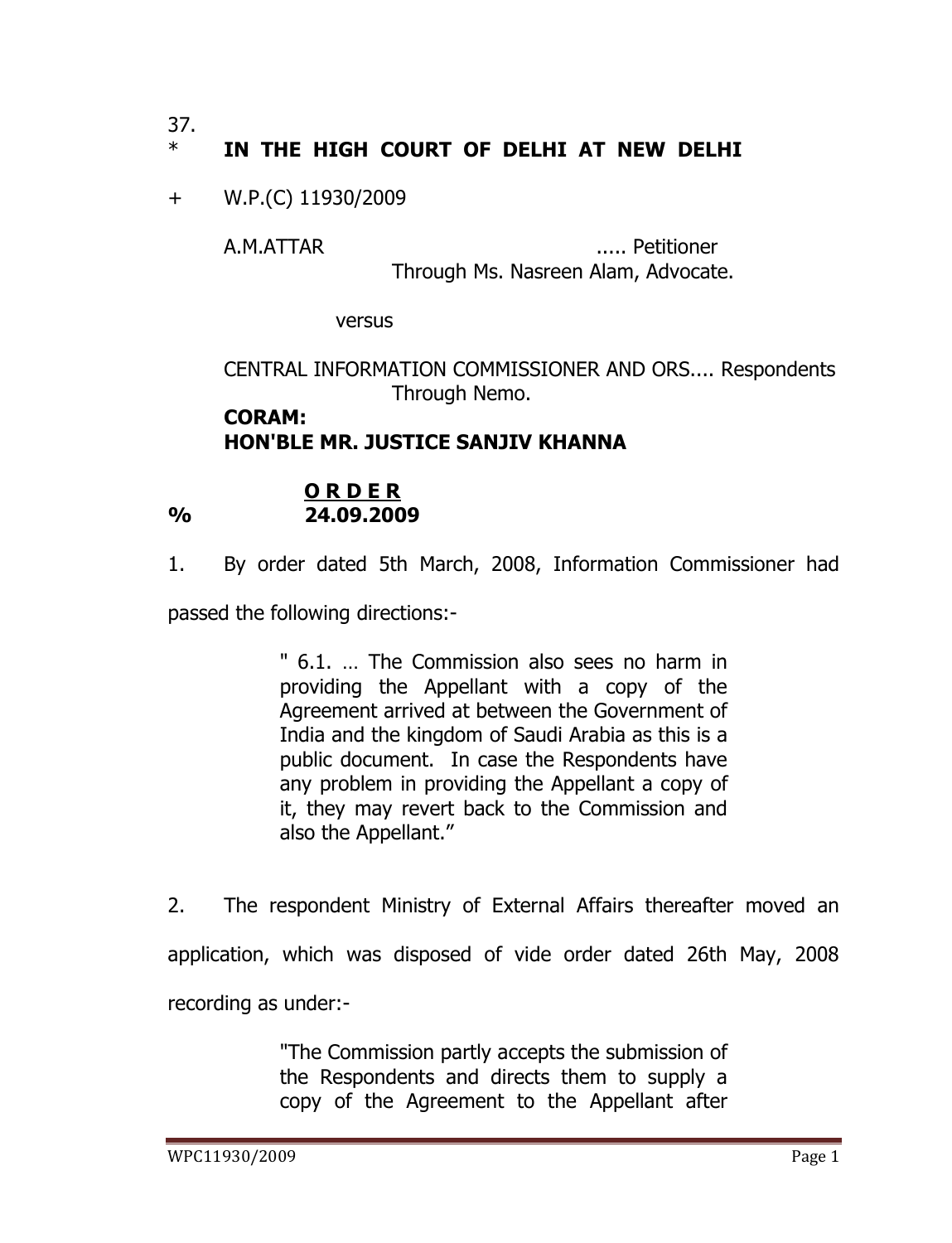applying Section 10 of the RTI-Act to the particular issue mentioned by him to the Commission. This may be done by 13 June 2008."

3. The impugned order dated 26th May, 2008 has been passed without issue of notice and without hearing to the petitioner. The impugned order dated 26th May, 2008, therefore, cannot be sustained.

4. It may be noted that the petitioner has been repeatedly corresponding with the Central Information Commission and the respondents asking for copy of the agreement. The respondents have, on the other hand, taken the stand that agreement cannot be furnished in view of the order dated 26th May, 2008 and Section 8(1)(f) of the Right to Information Act, 2005. The impugned order dated 26th May, 2008 does not refer to Section 8(1)(f) or accept the contention of the respondent Ministry of External Affairs in this regard. The contention of the respondent Ministry of External Affairs or whether Section 8(1)(f) of the Right to Information Act, 2005 applies, has to be decided by the Information Commissioner and cannot be left to the Ministry to decide.

5. Accordingly, impugned order dated 26th May, 2008 is set aside and the matter is remanded back to the Information Commissioner to pass a fresh speaking order. The petitioner and the respondents are directed to appear before the Registrar, Central Information Commission on 22nd October, 2009 when date of hearing will be fixed.